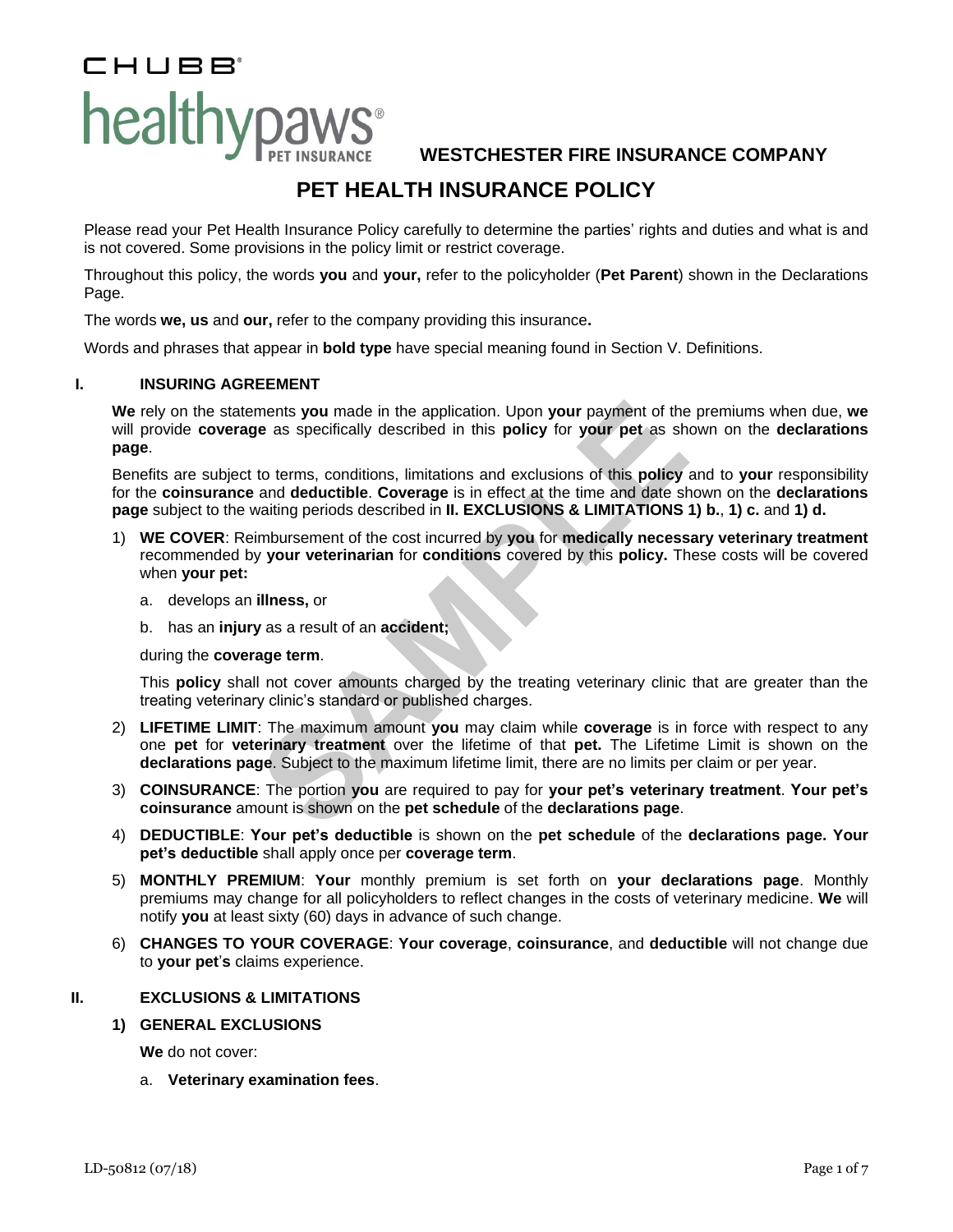- b. **Injury** from an **accident** that occurs within the first fifteen (15) days following the **pet policy effective date.**
- c. **Illness** that occurs or recurs within the first fifteen (15) days following the **pet policy effective date**.
- d. **Illness** related to hip dysplasia that occurs or recurs within the first twelve (12) months following the **pet policy effective date.**
- e. Conditions or complications that result from **accidents** that occur or **illnesses** that develop or redevelop within the first fifteen (15) days following the **pet policy effective date.**

## **2) PRE-EXISTING CONDITIONS**

**We** do not cover **pre-existing conditions.**

#### **3) PREVENTIVE CARE EXCLUSIONS**

**We** do not cover:

#### a. **Spaying** and **neutering**.

- ealthcare including **vaccinations** or titer test, flea control, he<br>
I trim, and grooming.<br>
trol including but not limited to internal and external parasites f<br>
treatments are available.<br> **SAMPLE ANCE ANCE ANCE ANCE ANCE AN** b. Preventive healthcare including **vaccinations** or titer test, flea control, heartworm **medication**, deworming, nail trim, and grooming.
- c. Parasite control including but not limited to internal and external parasites for which readily available prophylactic treatments are available.
- d. **Dental health care**, however if injury to teeth is caused by an **accident**, **we** do cover the cost of extraction and/or reconstruction of damaged teeth.
- e. Anal gland expression.

# **4) OTHER EXCLUSIONS**

**We** do not reimburse the costs, fees or expenses associated with:

- a. **Injury** or **illness** due to any intentional, neglectful or preventable act, including organized dog fighting, by **you** or a member of **your** household;
- b. Elective procedures, cosmetic procedures, preventive procedures including but not limited to:
	- 1. tail docking;
	- 2. ear cropping;
	- 3. de-clawing;
	- 4. micro-chipping;
	- 5. dew claw removal; or
	- 6. ear cleaning;
- c. Boarding or transport expenses;
- d. **Conditions** arising from a specific activity if the same or a similar activity occurred prior to the **pet policy effective date** and displayed the propensity for the activity to recur and cause **injury** or **illness** to **your pet**;
- e. Future treatment for **injury** or **conditions** of a leg when cruciate ligament problems to any other leg existing prior to the **pet policy effective date**, have been identified, regardless of whether or not the new signs or symptoms are related to such cruciate ligament problems;
- f. Diseases preventable by vaccines and prophylactic **medications** (such as heartworm, lice, internal parasites and fleas);
- g. Complications of **conditions** excluded or limited by this **policy**;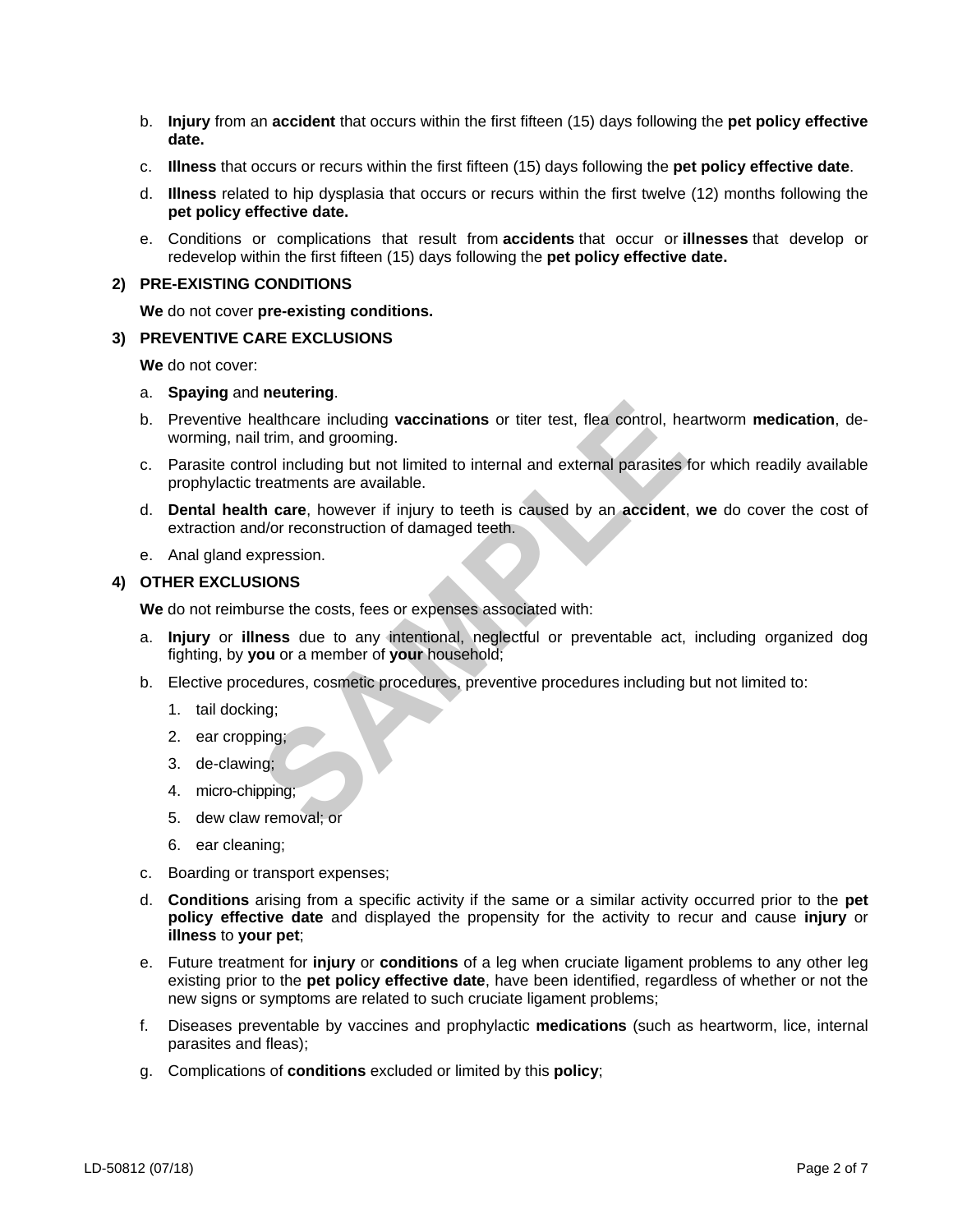- h. Abnormalities where **clinical symptoms** were apparent prior to the **pet policy effective date**. This includes **conditions** that are detectable by a routine physical exam by **your veterinarian**;
- i. Claims in any way arising from the lack of use and/or implementation of preventive healthcare products and/or methods when such products and/or methods would be in accordance with generally accepted veterinary standards. Routine healthcare includes: **vaccinations**, flea control, heartworm **medication**, de-worming, dental care, ear plucking, grooming, and prudent regular care;
- j. Special diets, foods, vitamins, grooming, nail trims, shampoo and bathing;
- k. Any claim for loss from a nuclear incident as defined in the Nuclear Liability Act, nuclear explosion or contamination by radioactive material;
- l. **Conditions** arising from any specific activity if the same or similar activity occurs after **you** have received written notice from **us** regarding the specific activity;
- m. Experimental or investigational treatment or medicine;
- n. Breeding or **conditions** relating to breeding, whelping, and queening;
- o. **Diagnostic tests** for **conditions** excluded by this **policy**;
- p. **Diagnostic tests** due to complications of **conditions** excluded or limited by this **policy**;
- q. **Conditions** caused by war or war activities whether war be declared or not. War activities include civil war, insurrection, rebellion, or revolution or any act or **condition** incident of any of the foregoing;
- r. Feeding, housing or exercise;
- s. Training, therapy, **medications** or other methods or forms of behavioral modification;
- t. Shipping or mailing costs unless associated with a covered compounded **medication** or **diagnostic tests**.

## **5) LIMITATIONS**

- **Example 15** for **conditions** excluded by this **policy**;<br> **SAMPLE ATTLE ATTLE ATTLE ATTLE ATTLE ATTLE ATTLE ATTLE ATTLE ATTLE ATTLE ATTLE ATTLE ATTLE SIMPLE THE SIMPLE THAND THE SIMPLE THAND THE SIMPLE THAND THAND THAND TH** a. A **pet** less than six (6) years of age on the date of enrollment must have undergone a complete **clinical examination.** The exam must have taken place either in the twelve (12) months prior to the **pet policy effective date**, or within fifteen (15) days following the **pet policy effective date**. A **pet** six (6) years of age or greater on the date of enrollment must have undergone a complete **clinical examination** within thirty (30) days prior to the **pet policy effective date,** or within fifteen (15) days following the **pet policy effective date**. **Your** failure to submit **your pet** to a complete **clinical examination** may void the **policy**. If the **policy** is voided, the **policy** premium will be refunded.
- b. For **pets** six (6) years of age or greater on the date of enrollment, no **coverage** shall apply for **illness** related to hip dysplasia.
- c. For **working pets**, no **coverage** shall apply for any **condition** resulting from activities related to racing, breeding, law enforcement, guarding or for any commercial use.
- d. **We** will not make any payments for any claims for which **you** are entitled to be paid under any other insurance except for any additional sum which is payable over and above such other insurance.

# **III. GENERAL CONDITIONS**

- 1) Premium is payable monthly by Direct Debit or by charge to **your** credit card, according to the option selected by **you** on the application. This **policy** is continued until cancelled, and will renew automatically each month as long as premium payments are current. When **you** have not paid the premium, **we** may cancel this **policy. We** will let **you** know at least twenty (20) days before the date cancellation takes effect. No coverage will be provided for any claim with a date of **veterinary treatment** between the premium due date and the cancellation date, unless the premium payments are current.
- 2) **You** may cancel **your policy** by notifying **us** in writing via regular mail, fax or email at least fourteen (14) days in advance of **your** next premium payment.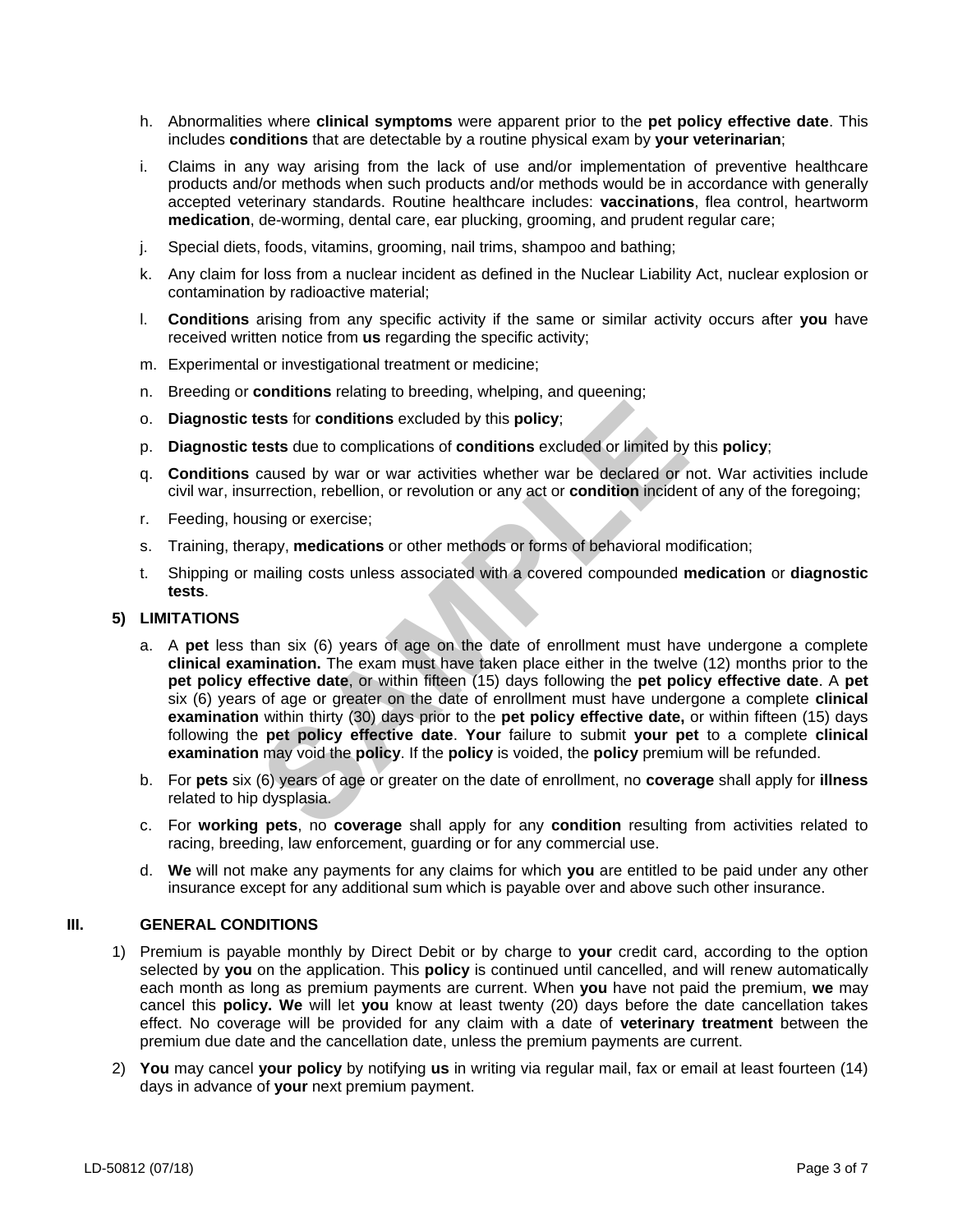- 3) **You** must be the owner of each **pet** shown on the **pet schedule**. If the **pet** owner dies, becomes unable to care for any insured **pet**, or passes the ownership of any insured **pet**, the **coverage** will continue without interruption, if approved in writing by **us**, subject to all other terms and conditions of this **policy**.
- 4) A **pet** is covered under this **policy** only while the **pet** is in the United States of America, or temporarily away in Canada.
- 5) **You** must agree to implement all reasonable means possible in the care and protection of **your pet**. **You** further agree to protect **your pet** from aggravation or recurrence of the **injury** /or **illness**.
- 6) This **coverage** is not transferable to other **pets**. All new **pets** are subject to a new application and your monthly payment will increase.
- 7) **You** are entitled to increase the **deductible** or **coinsurance** amount applicable to **your pet** at any time. This request must be made in writing and will become effective the month following approval by **us**. **You** may apply to lower the deductible or **coinsurance** amount applicable to **your pet** provided you have not previously filed a claim with **us** for that **pet**. This request must be in writing and will become effective the month following approval by **us**.
- 8) Notice of loss must be given by either **you** or **your** agent.
- 9) The loss is payable within sixty days after completion of the claim form, unless applicable state law provides for a shorter period.
- 10) In order to process a claim, **you** must allow **us** to contact **your** present and previous **veterinarian(s)** and provide **us** with the necessary authority to obtain any information **we** may require. In the event information relating to the history of the **pet** is missing or incomplete, the claim will not be processed. **You** must also agree to submit the **pet** to examination, if **we** require, by a **veterinarian** selected by **us**.
- 11) In the event of any disagreement between **you** and **us** with regard to a claim, the matter will be referred to a **veterinarian** of **ours**. If the matter is not resolved, an independent third party **veterinarian** shall be appointed by **us**. This independent third party **veterinarian's** decision shall be final and binding on all parties.
- 12) Every action or proceeding against **us** for the recovery of any claim under or by virtue of this contract is absolutely barred unless commenced within one year after the loss or damage occurs or unless state law requires a longer period.

# **IV. ADDITIONAL CONDITIONS**

In the given by either you or your agent.<br>
Stable within sixty days after completion of the claim form, und<br>
onter period.<br>
Sea a claim, you must allow us to contact your present and pre-<br>
the necessary authority to obtain **1) MISREPRESENTATION AND FRAUD** – This **policy** will be voided if **you** have concealed or misrepresented any material fact or circumstance concerning this insurance or the **pet** covered. **We** do not provide **coverage**, for an insured who has intentionally concealed or misrepresented any such facts or circumstances before or after a loss.

# **2) CANCELLATION**

- a. **We** may cancel this **policy** if **we** do not receive a monthly premium from **you** when the premium is due. In such a case a written notice will be sent to **you** at **your** last email address known to **us**. We will provide at least (20) days notice of our intent to cancel. The notice will be in accordance with the provisions of **III. GENERAL CONDITIONS** 1). Otherwise, **we** may cancel this policy by providing **you** at least ninety (90) days written notice.
- b. **You** may cancel this **policy** at any time by notifying **us** in writing via regular mail, fax or email. This is in accordance with the provisions of III. **GENERAL CONDITIONS** 2).
- **3) STATE LAW** When this **policy's** provisions are in conflict with the statutes of the state in which this **policy** is issued, the provisions are amended to conform to such statutes.
- **4) ENTIRE CONTRACT** This **policy**, the **declarations page**, and any attached endorsement constitutes the entire agreement between **you** and **us**.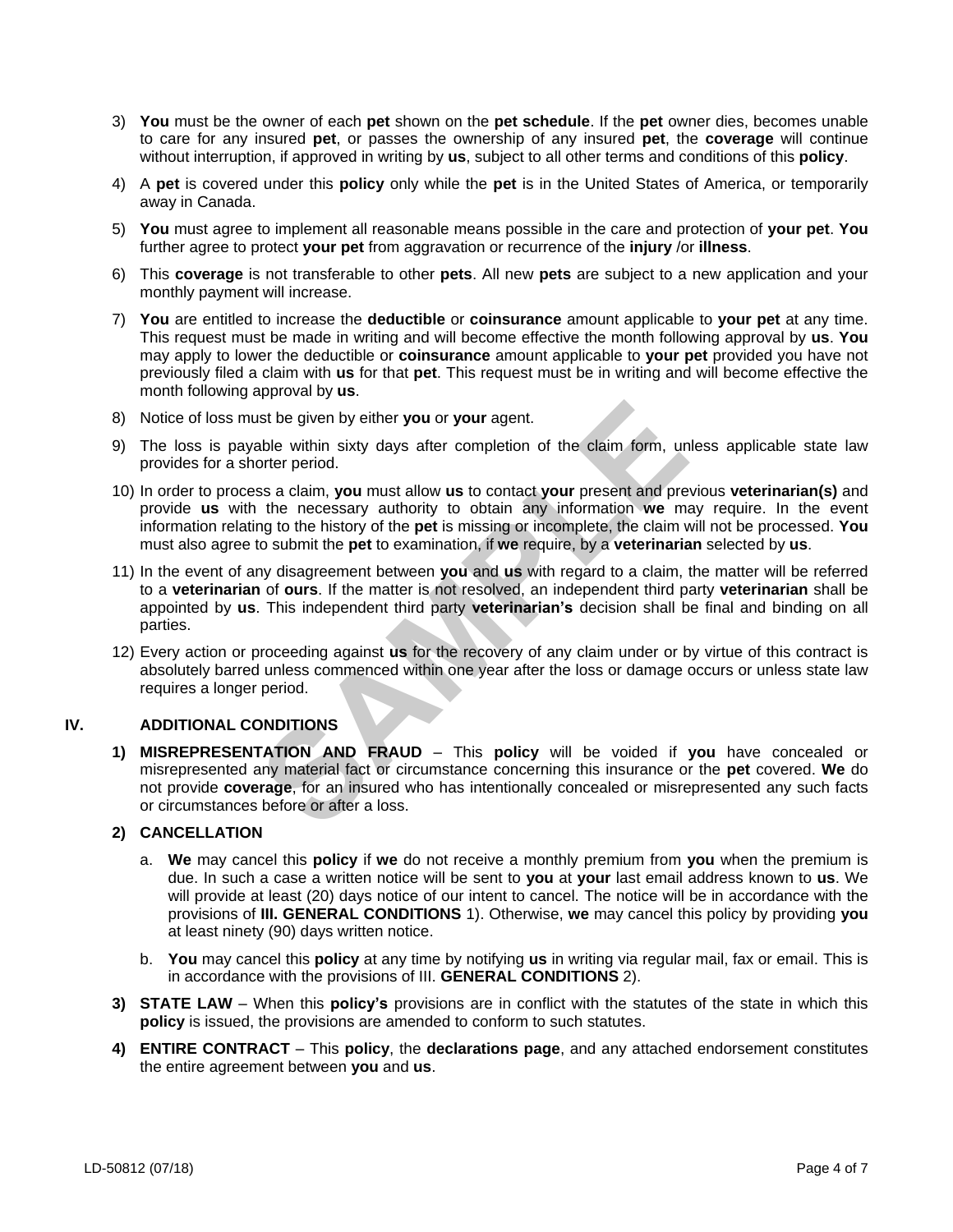**5) FREE LOOK PERIOD** - If **you** are not satisfied with this **policy** within thirty (30) days of the **Policy Effective Date**, **you** may cancel **your** insurance. **We** will refund **your** premium in full, as long as **you** have not submitted a claim.

# **V. DEFINITIONS**

The following defined words or phrases in the **policy** are printed in bold type and have the following meanings, unless a different meaning is described in a particular coverage or endorsement.

- 1) **Accident.** An unexpected and unintended event.
- 2) **Clinical Examination.** A thorough examination performed by a licensed and registered **veterinarian** encompassing all body systems of the **pet**. Examination can also be referred to as "full physical, physical consultation, full examination or veterinary examination."
- 3) **Clinical Symptoms.** Any manifested anomaly in, or deviation from the regular healthy state or function of a **pet**, including behavioral traits. **Clinical Symptoms** include any anomaly that is readily detectible by a thorough and complete **clinical examination**.
- our portion of the cost of insured veterinary treatment folied. Your pet's coinsurance amount is shown as "Your Share page.<br>
manifestations of clinical symptoms consistent with a number of such symptoms or areas of the bod 4) **Coinsurance. Your** portion of the cost of insured **veterinary treatment for your pet** before any **deductible** is applied. **Your pet's coinsurance** amount is shown as "Your Share" on the **pet schedule** of the **declarations page**.
- 5) **Condition.** Any manifestations of **clinical symptoms** consistent with a diagnosis or diagnoses, regardless of the number of such symptoms or areas of the body affected.
- 6) **Coverage.** The insurance protection described in this **policy** form and on the **declarations page.**
- 7) **Coverage Term.** A twelve (12) month period that begins with the effective date of **coverage** and continues for each twelve (12) month period thereafter.
- 8) **Declarations Page.** A written document comprising part of this **policy**, which identifies the insured, the **policy** number, and the insured **pet schedule** with the **coverage** options selected and Lifetime Limit provided.
- 9) **Deductible.** The amount **you** must first pay with respect to the cost of insured **veterinary treatment** for **your pet** after **your pet's coinsurance** portion has been applied.
- 10) **Dental Health Care.** The care required to maintain dental hygiene for **your pet.** This includes cleaning, brushing, scaling, polishing, extractions and reconstructions.
- 11) **Diagnostic Tests.** Tests used to determine the overall health of **your pet**. **Diagnostic tests** can be used as a way to detect certain abnormalities. It can also validate the current health of **your pet**, or help to evaluate an older **pet** more thoroughly before problems surface.
- 12) **Hospitalization.** Charges for boarding **your pet** at a veterinary clinic as required by your **veterinarian** to deliver nursing care, administer **medication** to or monitor **your pet**.
- 13) **Illness.** Sickness, disease or any other changes to **your pet's** normal healthy state; or any **condition** other than **your pet's** normal healthy state.
- 14) **Injury** or **Injuries.** Physical harm or damage to **your pet** arising from normal activity or an **accident**.
- 15) **Medically Necessary.** Medical services, supplies or treatments provided by a **veterinarian** to treat covered **pets** which are:
	- a. consistent with symptoms or diagnosis;
	- b. appropriate and meet generally accepted veterinary practice standards;
	- c. not primarily for the convenience of the **pet parent**, **your veterinarian** or other providers; and
	- d. consistent with the most appropriate supply or level of services which can safely be provided to the **pet**.
- 16) **Medication.** Any veterinary recommended **medications** prescribed by **your veterinarian** and approved by the Food and Drug Administration (FDA) for veterinary use.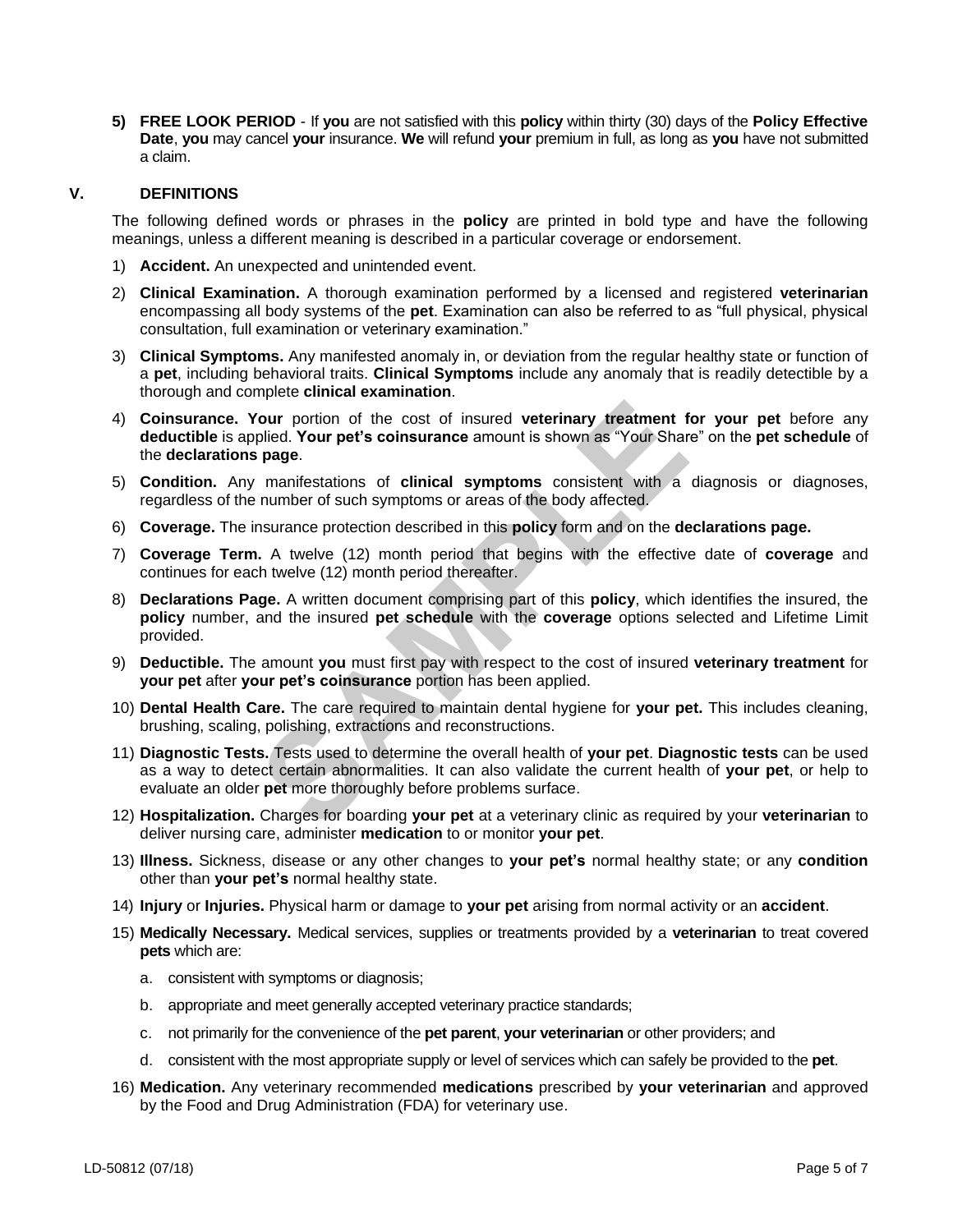- 17) **Neutering.** Orchiectomy, or surgical removal of the testicles.
- 18) **Pet** or **Pets.** A domestic cat or dog that is owned for companionship or as a help dog. **Pet** or **Pets** do not include a domestic cat or dog that is involved in activities other than companionship or helping, including, but not limited to, racing, breeding, law enforcement, guarding or commercial activities.
- 19) **Pet Parent.** The owner of the **pet,** including owner's spouse or partner.
- 20) **Pet Policy Effective Date.** 12:01 a.m. of the day following the date you enroll **your pet**, as shown on the **pet schedule** of the **declarations page**, subject to the waiting periods as defined in **II. EXCLUSIONS & LIMITATIONS 1) b., 1) c.,** and **1) d.**
- 21) **Pet Schedule.** The table shown on the **declarations page** that identifies the **pet policy effective date**, policy number and **coverage** options related to a specific insured **pet.**
- 22) **Policy.** The terms and conditions and most recent **declarations page** that includes any endorsements that apply.
- 23) **Policy Effective Date.** 12:01 a.m. of the day following the date Shown in the Declarations, subject to the waiting periods as defined in **II. EXCLUSIONS & LIMITATIONS 1) b., 1) c.,** and **1) d.**
- 24) **Pre-existing conditions** means:
	- a. **Illness** or **condition** which developed or redeveloped prior to the **pet policy effective date**;
	- b. an **injury,** or recurrence of an **injury,** as a result of an **accident** that occurred prior to the **pet policy effective date**; or
	- c. any **condition** or complication resulting from an **illness** that developed, or any **injury** as a result of an **accident** that occurred prior to the **pet policy effective date.**
- 25) **Spaying.** Ovariohysterectomy, or resection of the ovaries and uterus.
- 26) **Supplies.** Any item that is **medically necessary**, as determined by the **veterinarian**, that is safe and effective for its intended use, and that omission would adversely affect the insured **pet**.
- 27) **Surgery** or **Surgeries.** Any procedure that treats diseases or **injuries** by operative manual and instrumental treatment.
- is defined in II. EXCLUSIONS & LIMITATIONS 1) b., 1) c., and<br>
nditions means:<br>
mdition which developed or redeveloped prior to the pet policy<br>
recurrence of an injury, as a result of an accident that occurre<br>
te; or<br>
no ro 28) **Vaccination.** The administration of an industry-recognized commercial vaccine by a registered licensed **veterinarian**. The vaccine must be in accordance with the manufacturer's recommendations, following a complete **clinical examination,** for prevention of disease.
- 29) **Veterinarian.** A properly licensed and registered **veterinarian** in active practice in the area where the **pet** is treated or examined. **Veterinarian** shall not include **you** or a member of **your** immediate family.
- 30) **Veterinary Examinations Fees.** Fees charged for the professional opinion of a **veterinarian**. Also referred to as consultation, examination, referral, and recheck fees.
- 31) **Veterinary Treatment** means**:**
	- a. X-rays;
	- b. Laboratory and **diagnostic tests**;
	- c. **Medication**;
	- d. **Surgeries;**
	- e. **Supplies;**
	- f. **Hospitalization;**
	- g. Euthanasia; and
	- h. Nursing care;

provided by a licensed **veterinarian** and their staff under direct supervision.